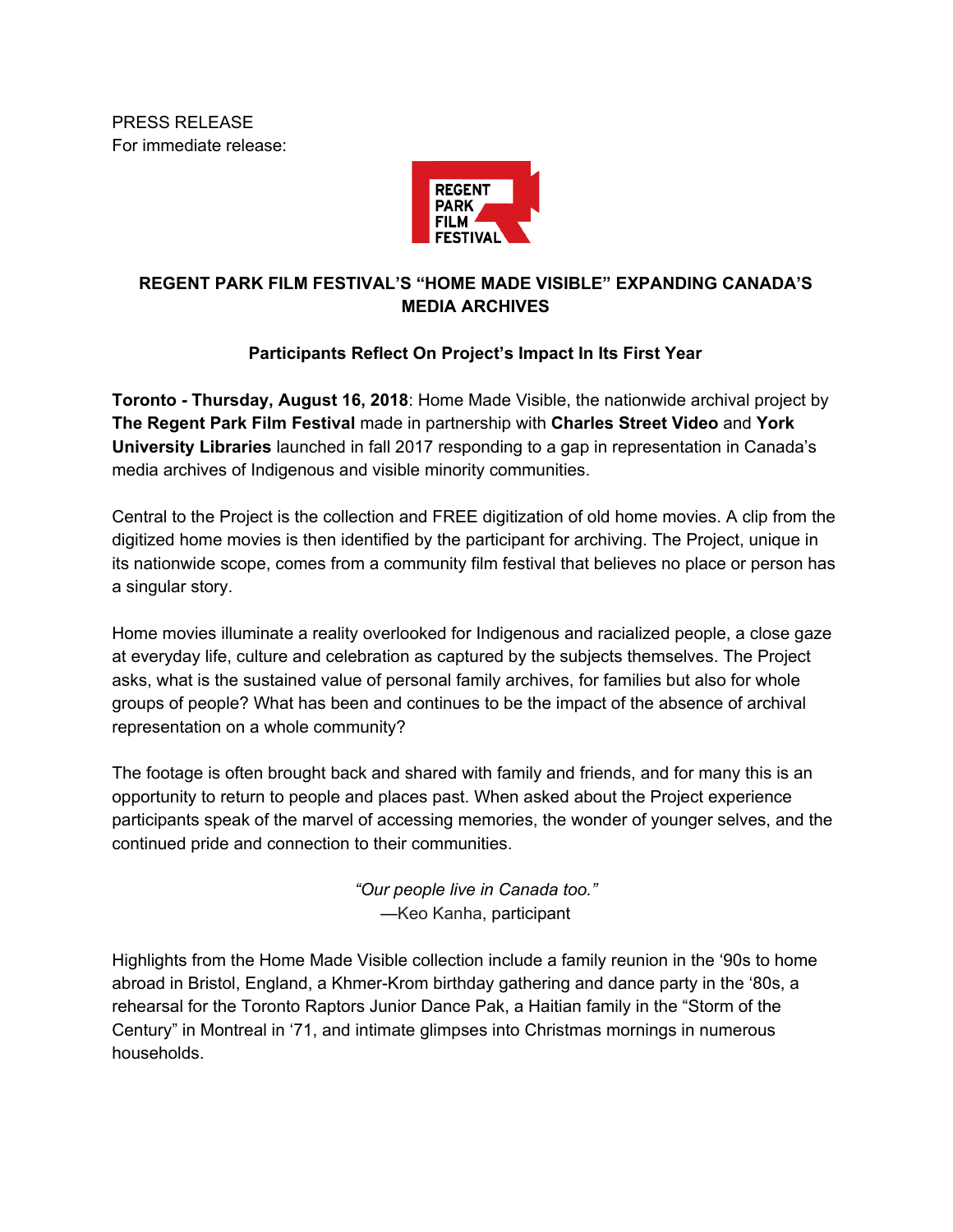To date the Project has 125 pieces from 17 participants. While the bulk of submissions come from Ontario, our furthest participant helms from Lethbridge, Alberta. We see this gap as an opportunity to create local partnerships across provinces and territories. We are partnering with Regional Digitization and Outreach Partners to push local efforts.

By the Project's close in 2019, we hope to engage 50 participants across the country and to have digitized 200 pieces of material. Housed at York University these materials, depending on the consent of the participant, can be accessed not only by researchers but also by the wider public. These entrances into the archives will bring greater diversity to the way we remember Canada and the experiences it constitutes**.**

## *"[The Project] is asking Canadians that aren't usually put in the forefront to tell their stories. I love that it's a focus now." —*Leah Burke, participant

Digitized and archived materials will live on the York University Libraries' website [here](https://digital.library.yorku.ca/yul-f0723/home-made-visible-collection). If you're interested in writing a piece you can speak with a participant and the Project organizers Ananya Ohri (Artistic Director) and/or Elizabeth Mudenyo (Special Projects Manager). More images available upon request.



(Gift of Valcin family, *NYC 1969*)